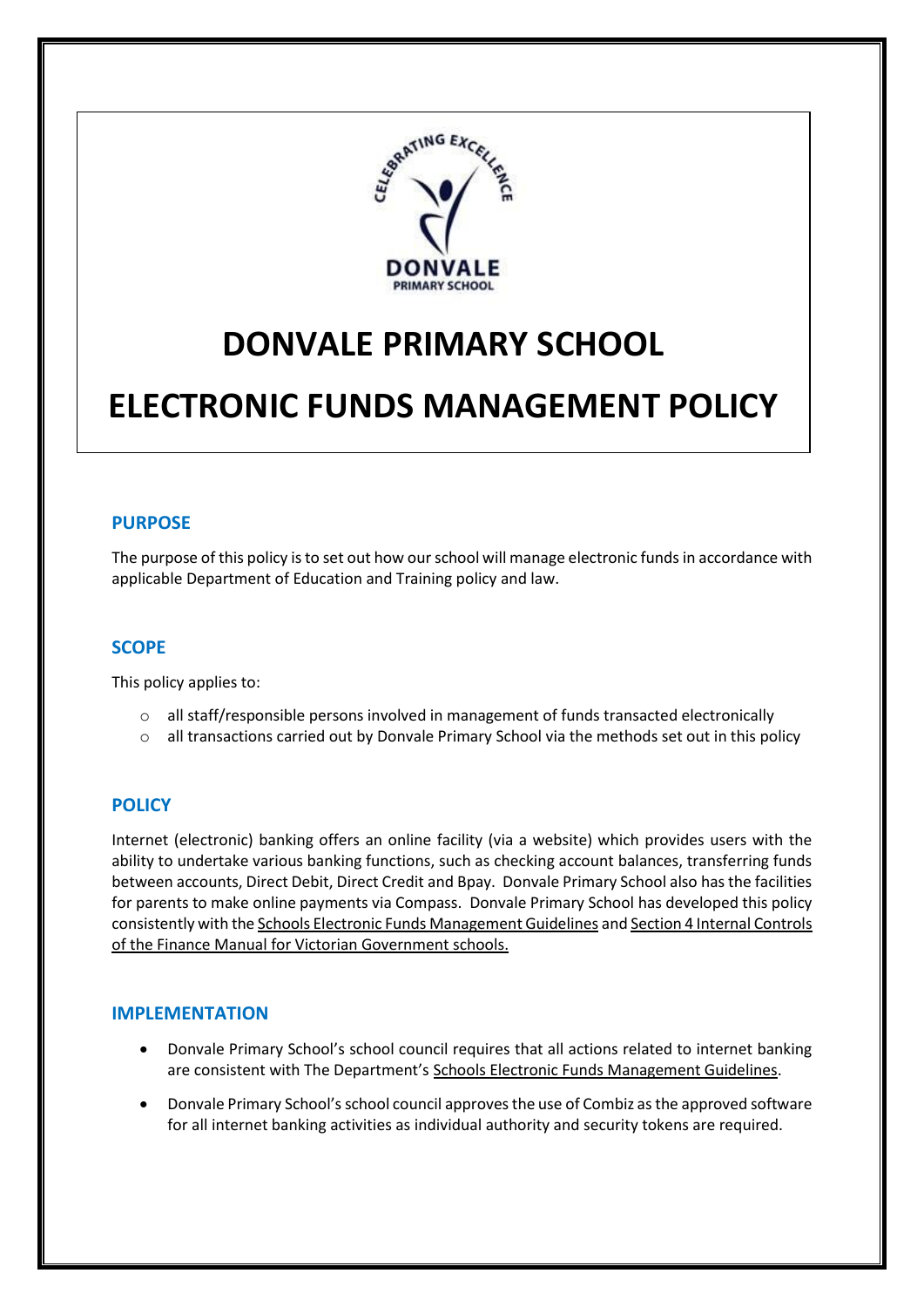- All payments through internet banking software must be consistent with Department requirements and must be authorised by the Principal and one other member of school council nominated by the school council.
- Donvale Primary School's school council will determine how refunds will be processed and any refunds processed through the EFTPOS terminal will be recorded in a refund register.
- Donvale Primary School will undertake maintenance and upgrading of hardware and software as required.
- Donvale Primary School will ensure proper retention/disposal of all transaction records relating to accounts such as purchase orders, tax invoices/statements, vouchers, payroll listings and relevant CASES21 reports.

## **EFTPOS**

- The Principal of Donvale Primary School, will ensure all staff operating the merchant facility are aware of security requirements.
- School council minutes must record which staff are authorised to process transactions.
- No "Cash Out" will be permitted on any school EFTPOS facility.
- Donvale Primary School will accept EFTPOS transactions via telephone or post.

## **DIRECT DEBIT**

- All direct debit agreements must be approved and signed by school council prior to implementation.
- The school council requires all suppliers to provide tax invoices/statements to the school prior to direct debiting any funds from the school's account

## **DIRECT DEPOSIT**

- Donvale Primary School utilises a "two user authorisation of payments" banking package, as it contains a greater degree of security and access controls.
- Creditor details will be kept up to date and the treatment of GST for creditors will be monitored.
- Payment transactions will be uploaded as a batch through the CASES21 system.
- All payments made through the internet banking system must be authorised by two authorised officers.
- The various internal controls that need to be considered include:
	- o the identification of staff with administrative/authorisation responsibilities
	- o the identification of payment authorisers
	- o the allocation and security of personal identification number (PIN) information or software authorisation tokens
	- o the setting up of payee details in CASES21
	- $\circ$  the authorisation of transfer of funds from the official account to payee accounts